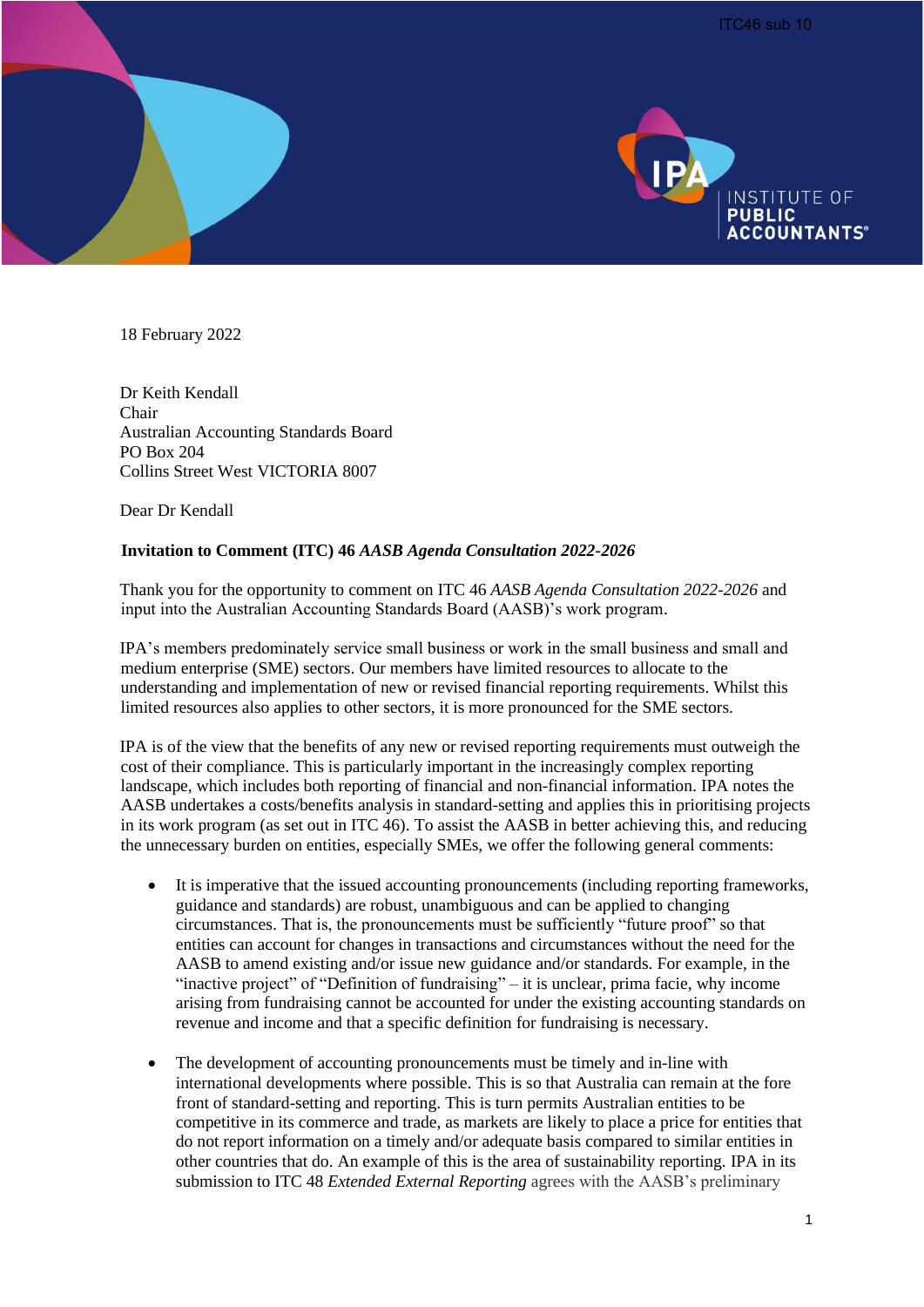support for the Taskforce on Climate-related Financial Disclosures. This is on the basis that the approach provides a way forward to the AASB to address the immediate needs of stakeholders, and affording the AASB the time to develop a formal position and framework for extended external reporting that accords with the AASB's standard-setting process. However, given the pace and amount of work being undertaken internationally, it may be perceived that the AASB is behind in addressing what the market and AASB's constituents view as an important area. Similarly, the service performance reporting project has been on the AASB's "potential projects" list for recommencing. This contrasts with the New Zealand External Reporting Board's issue of a service performance reporting standard in 2017.

Our response to the specific questions in the draft Position Statement are in Attachment 1.

If you have any queries with respect to our comments or require further information, please contact me at [vicki.stylianou@publicaccountants.org.au](mailto:vicki.stylianou@publicaccountants.org.au) or on mobile 0419 942 733.

Yours sincerely

U. Styl

Vicki Sylianou Group Executive, Advocacy & Policy Institute of Public Accountants

#### **About the IPA**

The IPA is one of the professional accounting bodies in Australia with over 47,000 members and students across 80 countries. Approximately three-quarters of our members either work in or are advisers to the small business and SME sectors. Since merging with the Institute of Financial Accountants UK, the IPA Group has become the largest SME and SMP focused accounting body in the world.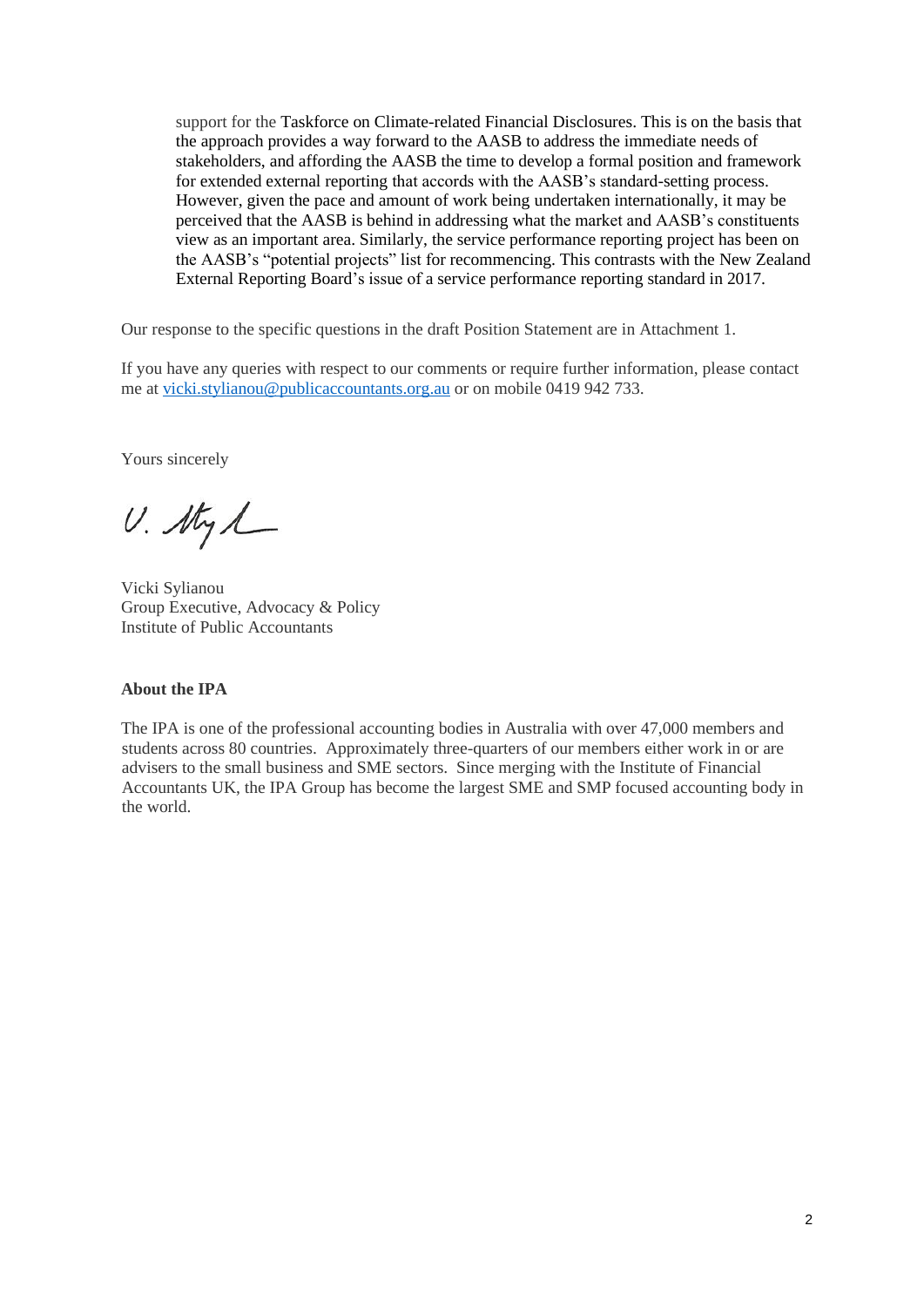# **ATTACHMENT 1 – IPA's response to specific questions to ITC 46**

# **Question 1 – Inactive projects**

**Section 2.3 and Table 2 summarise inactive projects on which the AASB is seeking stakeholder feedback. Are there any inactive projects you think should be retained in the AASB 2022–2026 work program? To help the Board consider the feedback, please provide reasons explaining your views and other relevant information, including feedback on the project's proposed scope(s).** 

IPA has confined its response to this question for projects that are relevant to SMEs.

**Remuneration reporting** – IPA supports the project and ranks it as low to medium in priority IPA is a strong advocate for reducing red tape, streamlining of processes and reporting that decreases an entity's cost of compliance. We therefore support the tenor of the project to reduce the complexity in remuneration reporting, including removing overlapping information disclosed in different parts of the financial reports. However, remuneration reporting is a sensitive area where the requirement for reporting stems from numerous regulatory bodies. Consequently, it is important the AASB undertake the necessary consultation with the relevant stakeholders and regulators so that the final accounting pronouncement achieves its intended purpose.

#### **Crowd-sourced equity funding** – IPA does not support the project

Based on the brief AASB's "remarks" for the project, IPA does not have sufficient information to support the project.

#### **Definition of funding** – IPA does not support the project

As stated in our covering letter, IPA is unclear, prima facie, why income arising from fundraising cannot be accounted for under the existing accounting standards on revenue and income and that a specific definition for fundraising is necessary.

**Co-operatives and mutual entities** – IPA does not support the project in its current form The scope of the project states that:

- The AASB is to "consider developing a guidance note for co-operatives and mutual enterprises (CMEs) setting out desired standards of reporting and initiate a project to identify appropriate principles and measures for reporting on the activities that CMEs have undertaken to achieve their purpose" and
- "the Board, at the May 2017 meeting, decided to develop guidance for CMEs to encourage the consistent application of Australian Accounting Standards and to improve users' understanding of the financial statements".

Whilst IPA supports the AASB developing guidance to assist entities for the above purposes, we are unclear as to why this guidance should only be for CMEs.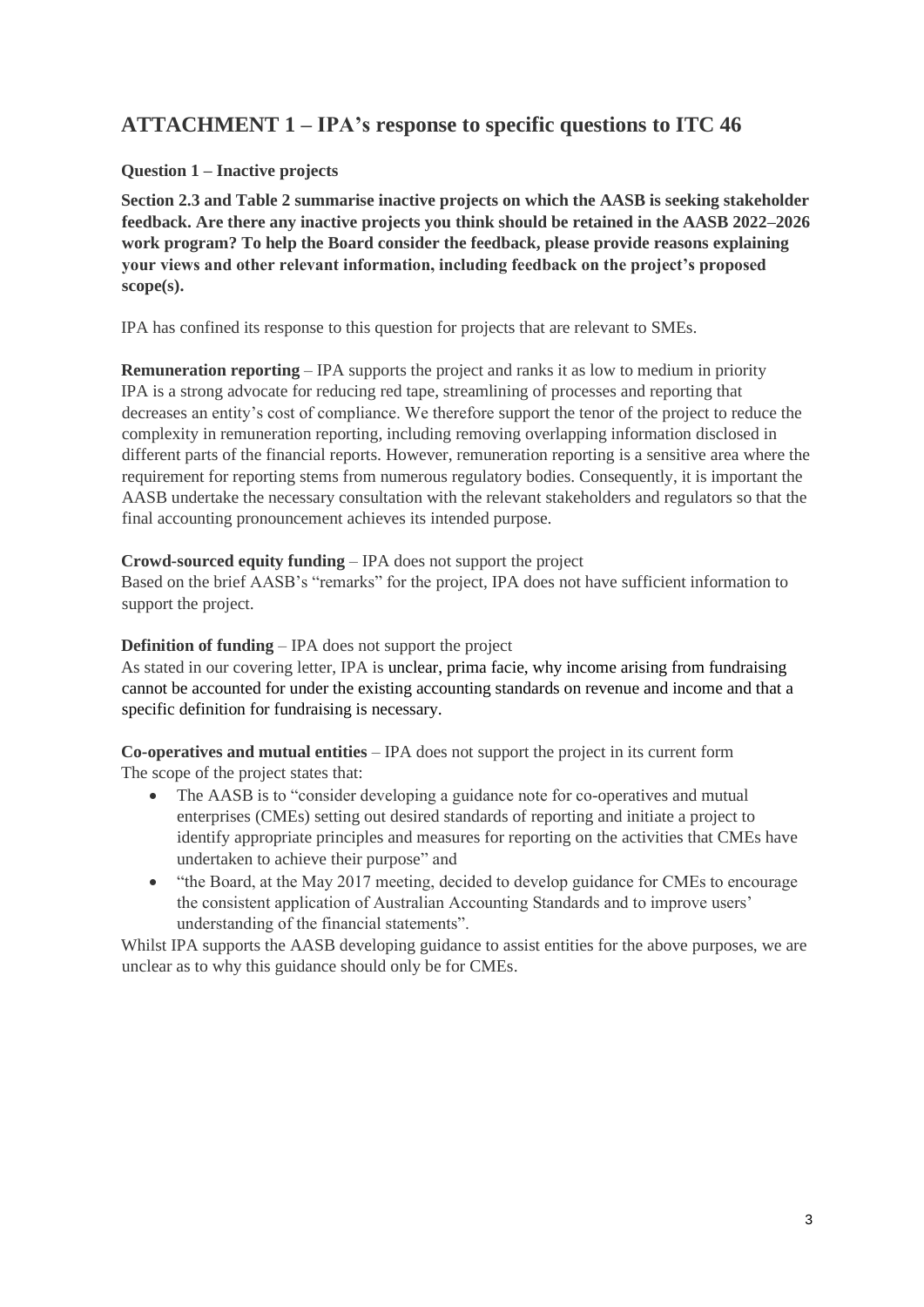#### **Question 2 – Potential projects**

**Section 2.4 and Table 3 provide an overview of proposed external reporting projects that the AASB propose to add to the work program.** 

- **(a) Do you agree that the AASB should add any of the proposed external reporting projects to the work program? Include any feedback as to the scope of the proposed external reporting projects.**
- **(b) Are there any other projects you think the AASB should include as part of its work program for 2022–2026? Specify the scope of these projects and take into consideration the AASB's capacity for additional projects.**
- **(c) What priority would you give to each of the potential projects – high, medium or low?**

**To help the Board consider the feedback, please provide reasons explaining your views and other relevant information.**

# **Sustainability reporting**

#### **Service performance reporting**

IPA agrees that the sustainable reporting and service performance reporting projects should be added to the AASB's work program as high priority projects for the reasons stated in our covering letter and submission to ITC 48.

# **Digital financial reporting**

IPA is of the view that, given the advances in technology, there is a role for digital financial reporting to aid the better analyses for decision making. However, digital financial reporting is an area that has been in development for a number of decades, and yet there are no definitive Australian guidance/standards in this area. Consequently, whilst we support the project in principle, analyses of the reasons for lack of impetus and what has changed that would enable the project, if undertaken, achieve its intended purposes.

# **Question 3 – Research projects**

**Section 3.3 proposes several research projects.** 

- **(a) Do you agree that the AASB should add any of the proposed research projects to the work program?**
- **(b) Are there any other research projects you think the AASB should include as part of its work program for 2022–2026? Specify the scope of these projects and take into consideration the AASB's capacity for additional projects.**
- **(c) What priority would you give to each of the potential projects – high, medium or low?**

# **To help the Board consider the feedback, please provide reasons explaining your views and other relevant information.**

IPA considers the research projects on:

- **Sustainability reporting, service performance reporting and digital financial reporting** should be added to the work program as high priority projects. As the research projects would support the standard-setting projects in these areas.
- **Costs and benefits analysis** of policy making should be added to the work program as a medium priority project, as such analysis is an integral part of the standard-setting process. The review into how the costs and benefits analysis can be undertaken more effectively and efficiently would be beneficial to the standard-setting process.